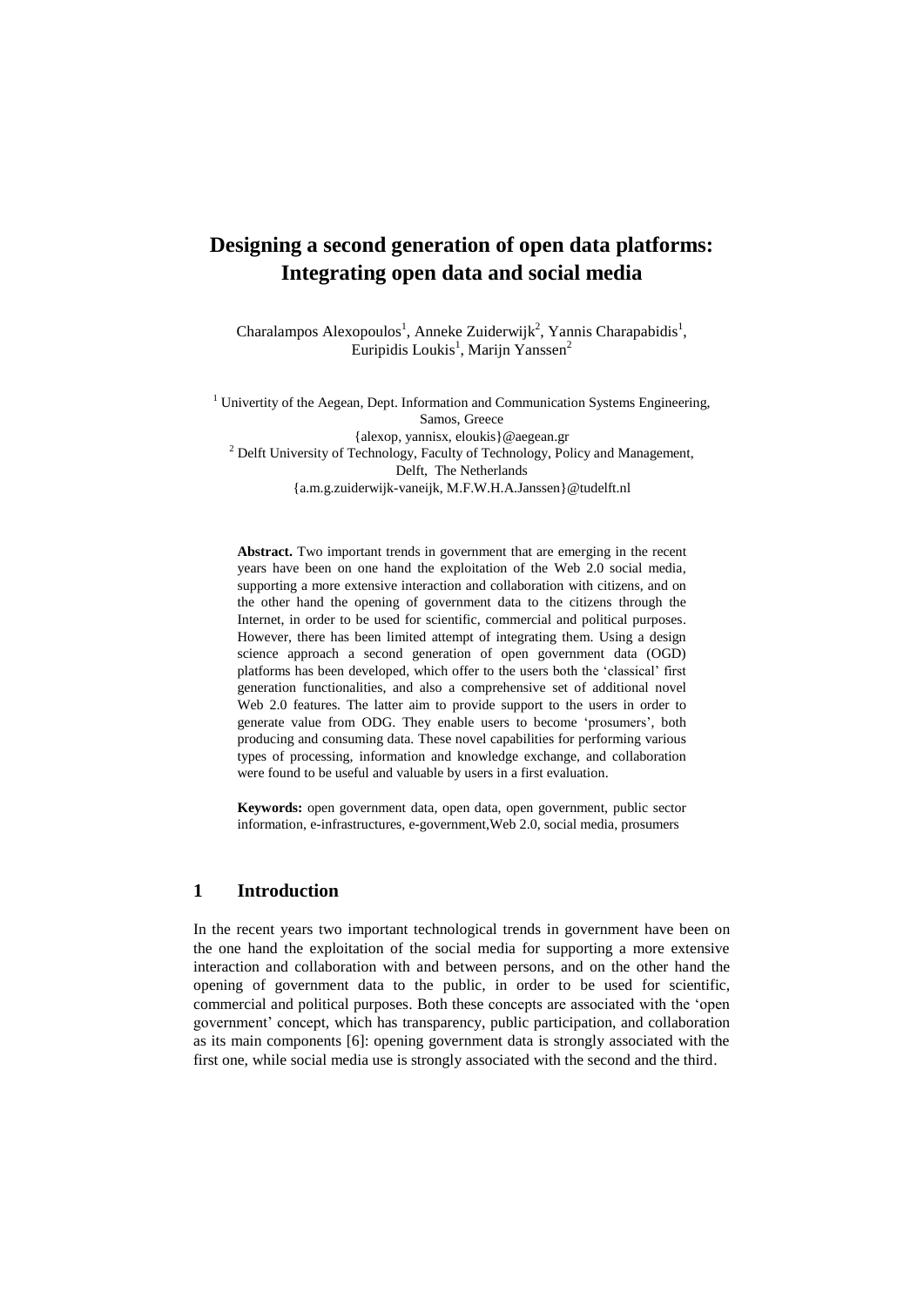Social media have started being used as a tool for increasing citizens" participation in their decision and policy making processes, collecting opinions, knowledge and ideas from citizens, and promoting government transparency and accountability [1-5]. Government - much later than the private sector - attempts to take advantage for the above purposes of the unprecedented capabilities that the new Web 2.0 paradigm provides to simple non-professional users for developing, distributing, accessing, rating and commenting on various types of digital content, and also for the creation of on-line communities. At the same time there is a renewed interest to exploit "public sector information", by making it available to the citizens and other government agencies (different from its initial creator) through the Internet, in order to be re-used for the generation of both social and economic value [6-12]. Government is one of the largest creators and collectors of data in many different domains. These data might be used for many other purposes, quite different from the ones of their initial creation/collection, e.g. for various scientific, commercial and political purposes.

So far there has been limited attempt to integrate these two developments. As will be explained in more detail in section 2.2, the existing open government data (OGD) platforms provide to their users mainly functionalities for searching and downloading datasets, but limited functionalities for stimulating and facilitating the generation of value from them. This is quite negative taking into account the big investments made by numerous governments for the development and operation of OGD platforms. Literature (e.g. [12-13]) has pointed out that simply opening and publicizing government data will not automatically lead to the generation of social and economic value, and that appropriate stimulation actions have to be taken for this purpose. Therefore it is of critical important to conduct research in order to develop mechanisms for the stimulation and facilitation of value generation from these OGD investments. The underlying premise of our research is that the incorporation of social Web 2.0 functionality in OGD platforms can stimulate value creation by providing networking, interaction and collaboration support among their users. In addition this allows for the consumption and production of content ("*pro-sumption*") at the same time.

In particular, our paper follows a design science approach in order to develop a second generation of OGD platforms, which offer to the users both the "classical" first generation functionality, and a comprehensive set of additional novell Web 2.0 oriented functionality aiming to stimulate and facilitate value generation from OGD. This can be very important for the increase of the social and economic value generated from the big investments in OGD platforms. The functionality of such a Web 2.0 OGD platform is described and evaluated using both quantitative and qualitative techniques.

The paper is organized in six sections. In the following section thebackground is presented. Then in section 3 the methodology adopted for the development of this Web 2.0 OGD platform is presented, followed by a description of its functionality in section 4. The results of the first evaluation are outlined in section 5, while in the final section 6 conclusions are drawn and future research directions are proposed.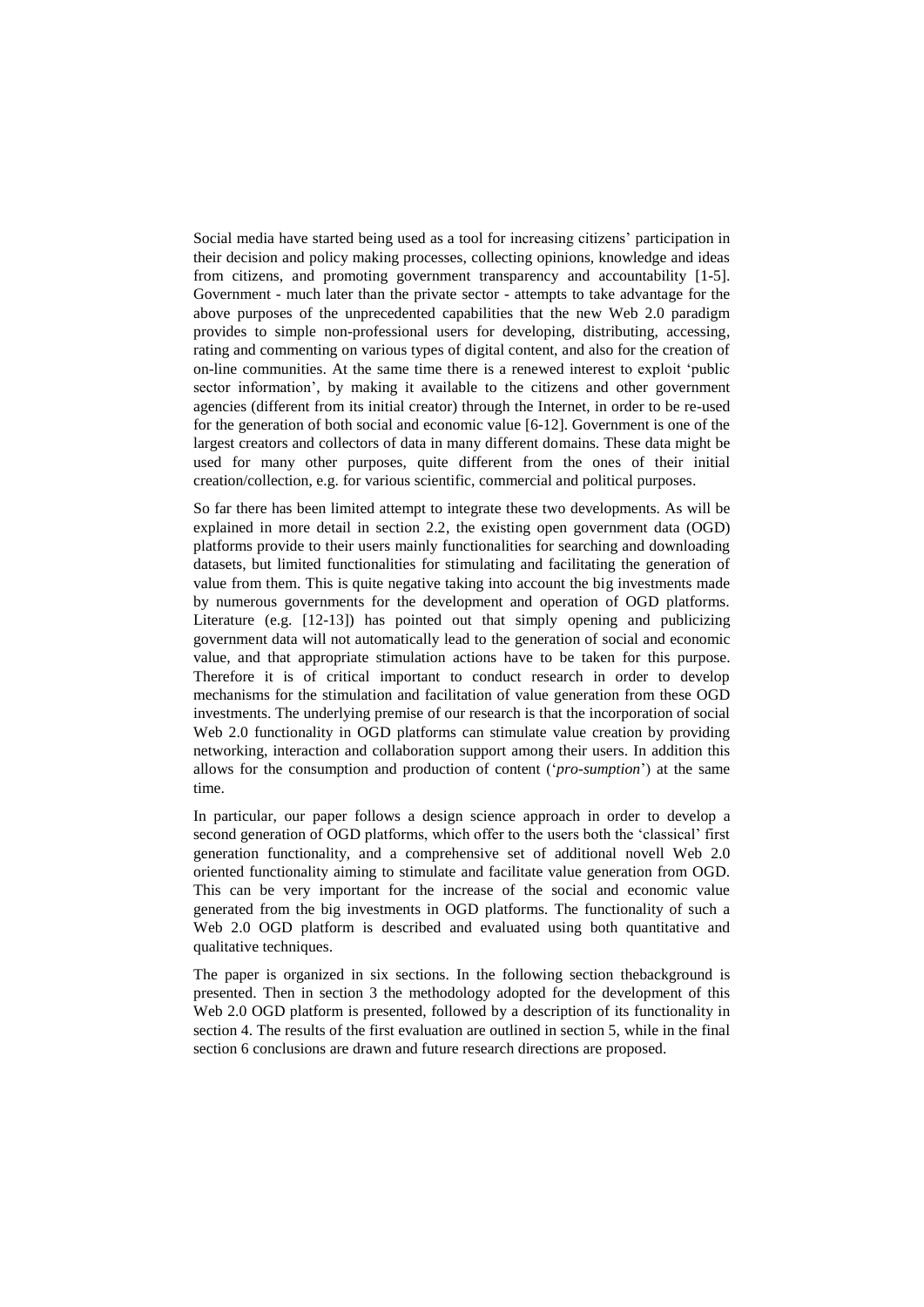# **2 Background**

#### **2.1 Web 2.0 Social Media Use**

Web 2.0 constitutes a quite different Internet paradigm from its predecessor Web 1.0. It promotes the generation of content of various types by simple and non-expert users, the development of relationships and online communities among them, and the extensive interaction, collaboration and sharing of content and information [14]. A big number of social media platforms have been developed adhering to these characteristics. According to [15] the main capabilities of Web 2.0 social media are:

- i) User-generated social content: social media enable users to submit content which other users can access, rate and comment.
- ii) Social networking: users of social media join together in online communities, which allow them to see profile information about the people to whom they are connected, and to share information and have extensive interaction with them.
- iii) Collaboration: users engage in conversations, co-creation of content, collaborative problem solving, and collective action.

The above capabilities were initially exploited by private sector firms and later started being adopted and utilized by government agencies. Social media can offer government agencies significant opportunities for: i) increasing citizens" participation and engagement in public policy making, by providing to more groups a voice in discussions of policy development, implementation and evaluation; ii) public services co-production, by enabling government agencies and the public to develop and design jointly government services; iii) crowdsourcing solutions and innovations, by exploiting public knowledge and talent in order to develop innovative solutions to the increasingly complex societal problems; iv) promoting transparency-accountability, and in this way reducing corruption, by enabling governments to open up large quantities of activity and spending related data, and at the same time enabling citizens to collectively take part in monitoring the activities of government; v) increasing information and knowledge exchange among government agencies [1-5, 16-20].

#### **2.2 Opening Government Data**

In the last decade there has been an increase in activities and investments towards opening up of public sector information to the public, in order to be used for scientific, commercial and political purposes [6-12, 21-23]. This information can be valuable for scientific research in many different domains (e.g. in the social, political, economic, administrative and management sciences), and can contribute critically to the development of the "e-Science" paradigm [9-10]. Furthermore, it can be used by citizens and journalists for gaining better and deeper understanding of and insight into the activities and spending of government agencies. This should result in evidence-based, mature and effective political processes. Also, OGD can have a positive impact on innovation and economic growth, as they enable the development of new applications, products and services.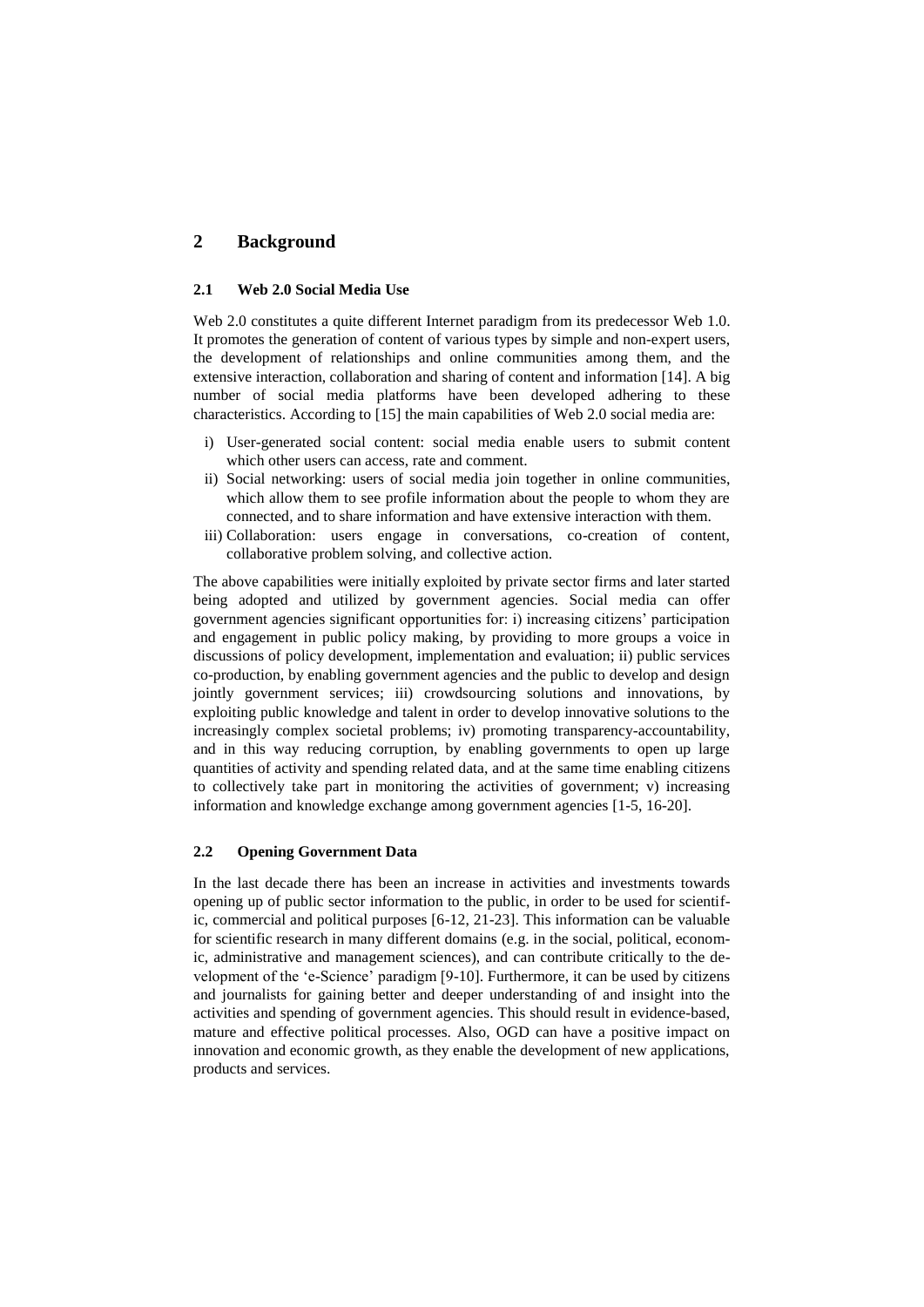Four types of OGD value generation mechanisms are identified in [24-25]: i) efficiency mechanisms (public sector organizations through OGD generate economic value by increasing internal efficiency and effectiveness), ii) transparency mechanisms (public sector organizations generate social value by offering increased transparency into government actions, which reduces "information "asymmetry" between government officials and citizens, and therefore misuse of public power for private benefits and corruption), iii) innovation mechanisms (private sector firms generate economic value through the creation of new products and services), iv) participation mechanisms (private sector firms generate social value through participating and collaborating with government).

Many OGD platforms, often in the form of portals, have been developed and operated by government agencies. The existing first generation of OGD digital infrastructures offers mainly basic functionalities for searching and downloading data by the users of these data, and for uploading data by their providers. The majority of these portals offer simple free-text search and theme-browsing functions for the discovery of datasets. Only some portals have recently taken advantage of Semantic Web by providing semantically enriched discovery services, such as performing SPARQL queries. Most OGD platforms limit their data provision services to a simple download functionality, and only a few of them provide functionality to view datasets on a map or various types of charts.

Furthermore, there are no functionalities for processing the datasets in order to improve them, adapt them to specialized needs, or link them to other datasets (public or private), and then for uploading-publishing new versions of them, or for uploading users' own datasets. Furthermore, the 'Linked Data' paradigm is adopted only by some recently developed initiatives, whereas traditional and longstanding public data sources are reluctant to adopt Linked Data andSemantic Web technologies. Also, only a few OGD platforms collect the needs of users for additional datasets in a formal and systematic manner. The majority have only general-purpose feedback web forms for collecting comments and suggestions from users, which typically concern the technical aspects of the platform rather the actual datasets provided. Only some portals include datasets' rating and commenting. Another important weakness are the limitedfunctionalityfor networking, interaction and collaboration among users, in order to generate value from the provided datasets.

In general this first generation of OGD platforms follows mainly the Web 1.0 paradigm, aiming mainly to make OGD available, but do not offer to users functionality supporting the generation of value from them. There is a clear distinction between content producers (public administrations) and content users (research communities, businesses and citizens), and limited interaction and collaboration among them. Our research makes a contribution towards filling the above gaps and overcoming the above weaknesses, through the design of a second generation of OGD platforms, which combine and integrate opening data on one hand, with exploiting the main characteristics of the social media on the other hand, in order to stimulate and facilitate value generation from the OGD.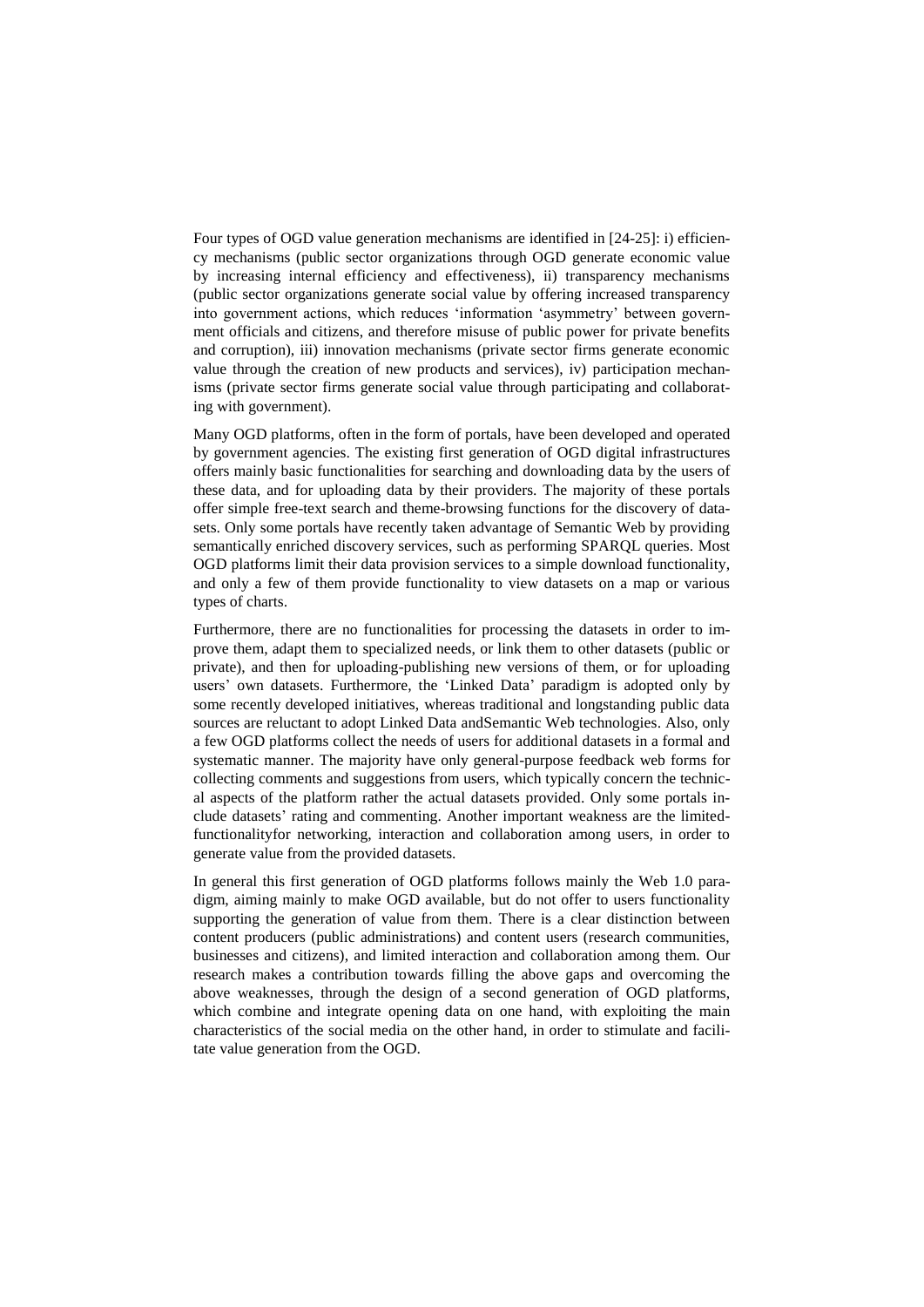## **3 Design methodology**

A design science approach was adopted, since "design […] is concerned with how things ought to be, with devising artefacts to attain goals" [26]. In particular, the Design Science Research Methodology (DSRM) of Peffers et al. [27] was used, consisting of the following six steps:

1. Problem identification and motivation. The problem identified was that little support for creating value of OGD by users is provided, whereas Web 2.0 social media tools can be used for this.

2. Define objectives of a solution. Various sources were used to define the particular objectives of a solution to the above problem, including six semi-structured interviews, a questionnaire and four workshops. The interviews were conducted with open data experts between December 2011 and January 2012. The questionnaire was conducted between April 2012 and September 2012. Both the interviews and the questionnaire provided information about the state of the art of using open public sector data in general, and problems that are experienced in this regard. The questionnaire also asked for activities related to open data use that people would like to conduct, how important and useful they found them. In total 111 people completed the questionnaire. Furthermore, four workshops were conducted at international events to gather information about requirements for a second generation OGD platform. The workshops aimed at engaging various open data users from different countries, so that different types of requirements can be identified. The workshops were conducted between May 2012 and September 2012 and involved 65 participants.

3. Artefact design and development. The previous step of the DSRM led to the design of the Web 2.0 OGD platform, which is described in the following section 4.

4. Artefact demonstration. A first prototype of it was developed and was publicly demonstrated. The platform was presented to open data users at several events (e.g. conference workshops and presentations), and also via Twitter, LinkedIn, Facebook and newsletters.

5. Evaluation. Within an 18-month period, the first prototype of the artefact was evaluated by six groups of students from twoUniversities in the Netherlands and one University in Greece. Since the evaluation concerns a prototype, we were not able to evaluate the whole design of the Web 2.0 OGD platform described in section 4. Evaluations took place in October 2012 (n=21 and n=33), May 2013 (n=15), September2013 (n=19), October 2013 (n=20) and November 2013 (n=30). Most participating students had followed lectures on open data and were familiar with the topic. All evaluations consisted of an online questionnaire, a usability test and a qualitative discussion. In each of the evaluation sessions, the participants were asked to conduct a number of tasks that represented open data use on a Web 2.0 OGD portal. We refer to the whole of these tasks as a usage scenario. More features were added after each iteration of the platform development, based on the evaluation results. The findings of each evaluation were used to further specify the requirements for this new generation of Web 2.0 platforms and to further improve it.

6. Communication of the artefact. The artefact was communicated to potential open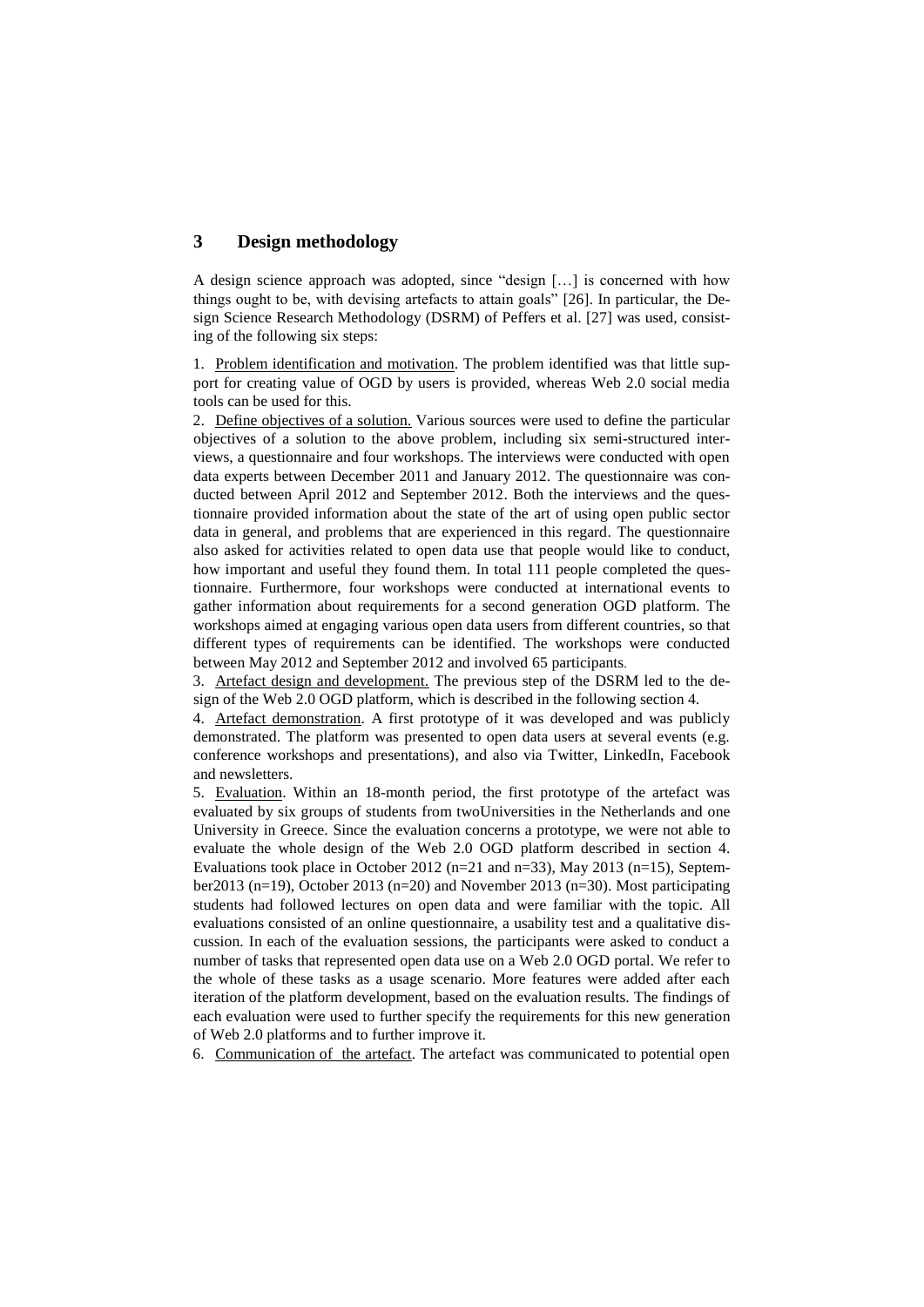data users by giving presentations at conferences, organizing workshops, writing publications, sending newsletters to many open data users and using social media.

# **4 Platform Functionality**

The functionality provided by this advanced OGD platform we developed based on the design methodology presented in the previous section 4, to the two main stakeholders, the open data users and providers, is shown in Table 1. We focus on its novel Web 2.0 features. It includes a wide set of capabilities for data processing, enhanced data modeling (flat, contextual and detailed metadata), commenting existing datasets and expressing needs for new datasets, datasets quality rating, users groups formation and extensive communication and collaboration within them, data linking, publication/ upload of new versions of existing datasets and advanced data visualization.

**Table 1.** Novel Web 2.0 Functionalities

|                  | <b>Functionality</b>          | Stake-<br>holder   | <b>Description</b>                                                                                                                                                                                                                                                                                                                                                                                                                                                                                                          |
|------------------|-------------------------------|--------------------|-----------------------------------------------------------------------------------------------------------------------------------------------------------------------------------------------------------------------------------------------------------------------------------------------------------------------------------------------------------------------------------------------------------------------------------------------------------------------------------------------------------------------------|
| 1                | Data<br>Processing            | Provid-<br>er/User | (a) data enrichment - i.e. adding new elements -<br>fields, (b) metadata enrichment - i.e. fill in miss-<br>ing fields, (c) data cleansing - e.g. detecting and<br>correcting ubiquities in a dataset, matching text<br>names to database IDs (keys) etc., (d) converting<br>datasets other formats, (e) submitting various<br>types of items - e.g. visualisations, publications -<br>related to a dataset and (f) datasets combination<br>and mash-ups.                                                                   |
| $\mathbf{2}$     | Data Enhanced<br>Modeling     | Provid-<br>er/User | description of flat, contextual and detailed meta-<br>data of any metadata/vocabulary model.                                                                                                                                                                                                                                                                                                                                                                                                                                |
| 3                | Feedback and<br>Collaboration | Provid-<br>er/User | (a) communicate our own thoughts and ideas on<br>the datasets to the other users and the providers of<br>them through comments that we can enter on<br>them, (b) read interesting thoughts and ideas of<br>other users on the datasets through comments<br>entered on them, (c) express our own needs for<br>additional datasets that would be interesting and<br>useful to us, (d) get informed about the needs of<br>other users for additional datasets and (e) get<br>informed about datasets extensions and revisions. |
| $\boldsymbol{4}$ | Data Quality<br>Rating        | User               | (a) communicate to the other users and the pro-<br>viders the level of quality of the datasets we<br>perceive, (b) get informed on the level of quality<br>of the datasets perceived by other users through                                                                                                                                                                                                                                                                                                                 |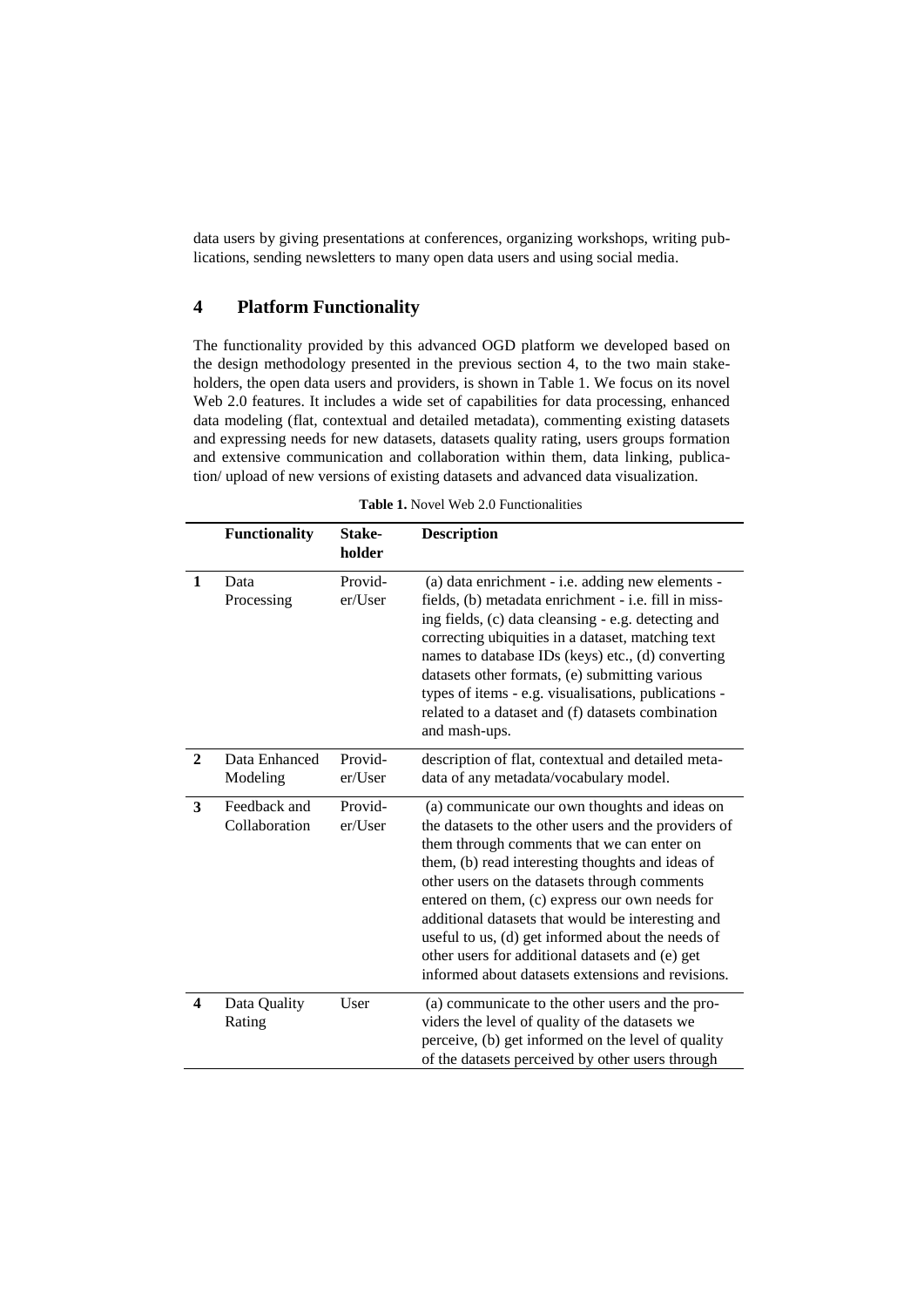|   |                                                |                    | their ratings.                                                                                                                                                                                                                                                                                                                                                                                                                                                                                                                                                                                                                                                                                                                                                            |
|---|------------------------------------------------|--------------------|---------------------------------------------------------------------------------------------------------------------------------------------------------------------------------------------------------------------------------------------------------------------------------------------------------------------------------------------------------------------------------------------------------------------------------------------------------------------------------------------------------------------------------------------------------------------------------------------------------------------------------------------------------------------------------------------------------------------------------------------------------------------------|
| 5 | Grouping and<br>Interaction                    | Provid-<br>er/User | (a) searching for and finding other users-<br>providers having similar interests with us, in order<br>to have information and knowledge exchange and<br>cooperation with them, (b) forming groups with<br>other users-providers having similar interests with<br>us in order to have information and knowledge<br>exchange and cooperation with them, (c) main-<br>taining datasets/working on datasets within one<br>group, (d) communicating with other us-<br>ers/providers through messages in order to ex-<br>change information and knowledge, (e) getting<br>immediately updated about the upload of new<br>versions and enrichments of datasets main-<br>tained/worked on within the group, or new rele-<br>vant items (e.g. publications, visualizations, etc.). |
| 6 | Data Linking                                   | Provid-<br>er/User | (a) Data and metadata linking toother ontologies<br>in the Linked Open Data Cloud, (b) Capabilities<br>of querying data and metadata through Sparql<br>Endpoints.                                                                                                                                                                                                                                                                                                                                                                                                                                                                                                                                                                                                         |
| 7 | <b>DataVersions</b><br>Publica-<br>tion/upload | Provid-<br>er/User | Support for publication/upload of new versions of<br>the existing datasets, and connection with pre-<br>vious ones and initial datasets.                                                                                                                                                                                                                                                                                                                                                                                                                                                                                                                                                                                                                                  |
| 8 | Data Visualiza-<br>tion                        | User               | Advanced datasets' visualization capabilities<br>(maps, charts, plots and other)                                                                                                                                                                                                                                                                                                                                                                                                                                                                                                                                                                                                                                                                                          |

# **5 Evaluation**

We proceeded next to the evaluation of this advanced second generation OGD platform. The evaluation covered both its classical and novel features, but in this paper we report on the latter, as they are our main focus.

The quantitative part of the evaluation included the design of a questionnaire,which was distributed to users of the OGD platform (who implemented some usage scenarios of it, acting both as data users and providers). All these questions have the form of positive statements, and the users were asked to enter the extent of their agreement or disagreement with these statement by answering the question: "To which extend do you agree with the following statements?". A five point Likert scale was used to measure agreement or disagreement with (i.e. positive or negative response to) such a statement (1=Strongly Disagree, 2= Disagree, 3=Neutral, 4=Agree, 5=Strongly Agree). Table 2 lists the questions, and the corresponding average rating results. All of them are between 3 (neutral) and 4 (agreement to the positive statement), which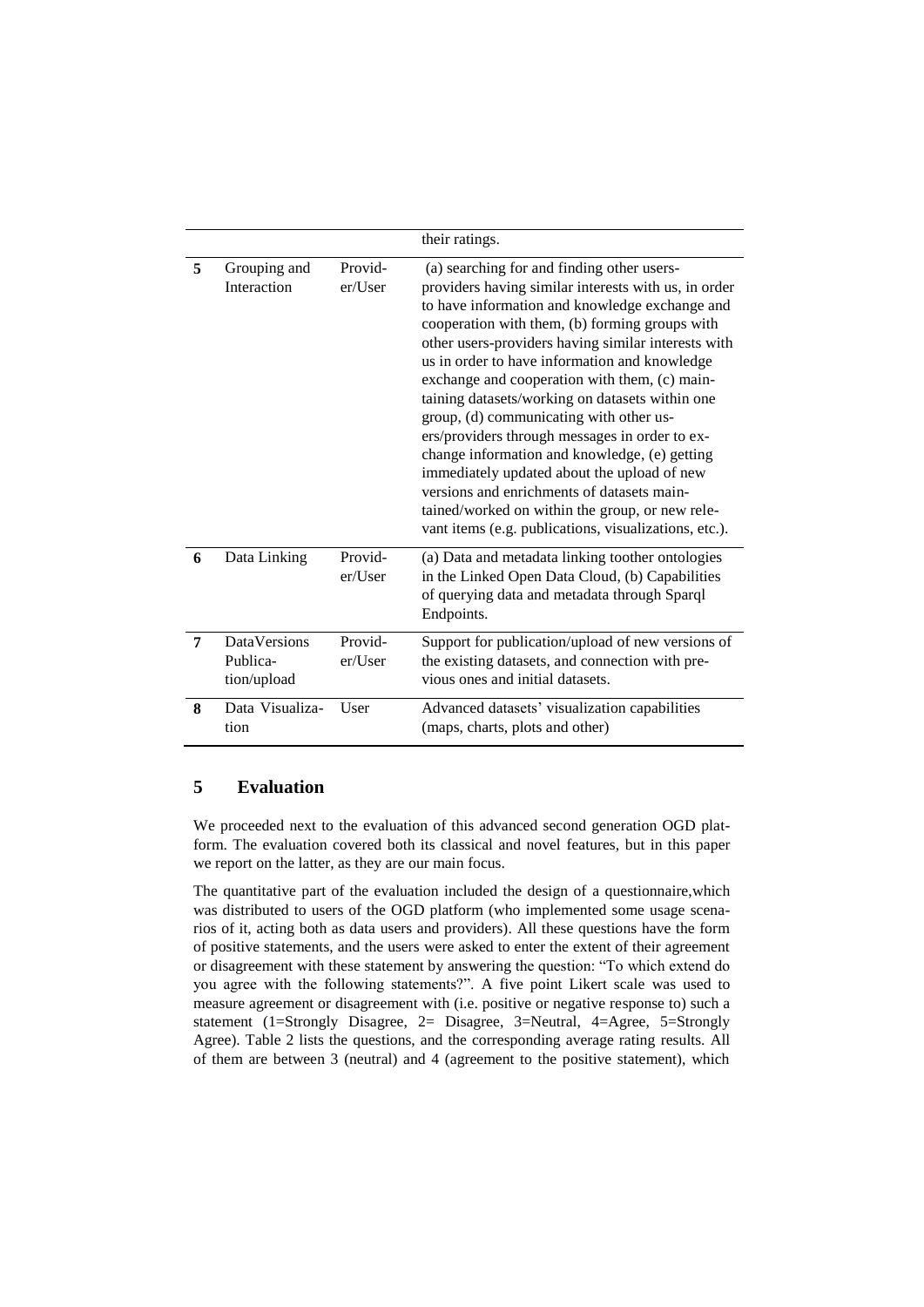indicates a positive attitude of the users towards this novel functionality. The highest ratings are for the feedback and collaboration capabilities allowing the exchange of comments on existing datasets and needs for new datasets. Given that a prototype was used in this evaluation, and a complete platform can perform even better, these results give a clear indication that users value these web 2.0 social web features.

| <b>Functionalities</b>                                                                                                                                                             | Average<br><b>Ratings</b> |
|------------------------------------------------------------------------------------------------------------------------------------------------------------------------------------|---------------------------|
| <b>Data Processing</b>                                                                                                                                                             | 3,34                      |
| The platform provides good capabilities for data enrichment (i.e. adding<br>new elements - fields).                                                                                | 3,43                      |
| The platform provides good capabilities for metadata enrichment (i.e.<br>fill in missing fields).                                                                                  | 3,42                      |
| The platform provides good capabilities for data cleansing (e.g. detect-<br>ing and correcting ubiquities in a dataset, matching text names to data-<br>base IDs (keys) etc.).     | 3,41                      |
| The platform provides good capabilities for converting datasets to<br>another format.                                                                                              | 3,39                      |
| The platform provides good capabilities for linking datasets (including<br>linking RDF files to LOD cloud).                                                                        | 3,40                      |
| The platform provides good capabilities for submitting various types of<br>items (e.g. visualisations, publications) related to a dataset.                                         | 3,43                      |
| The platform provides good capabilities for datasets combination/<br>Mash-ups.                                                                                                     | 3,42                      |
| <b>Feedback and Collaboration</b>                                                                                                                                                  | 3,61                      |
| The platform enables me to read interesting thoughts and ideas of other<br>users on the datasets through the comments they enter on them.                                          | 3,64                      |
| The platform enables me to communicate my own thoughts and ideas<br>on the datasets to the other users and the providers of them through<br>comments I enter.                      | 3,62                      |
| The platform enables me to express my needs for additional datasets<br>that would be interesting and useful to me.                                                                 | 3,62                      |
| The platform enables me to get informed about the needs of other users<br>for additional datasets.                                                                                 | 3,61                      |
| The platform enables me to read interesting thoughts and ideas of the<br>users on the datasets and the extensions I have uploaded by reading the<br>comments they entered on them. | 3,59                      |

**Table 2.** Questions and results concerning Web 2.0 features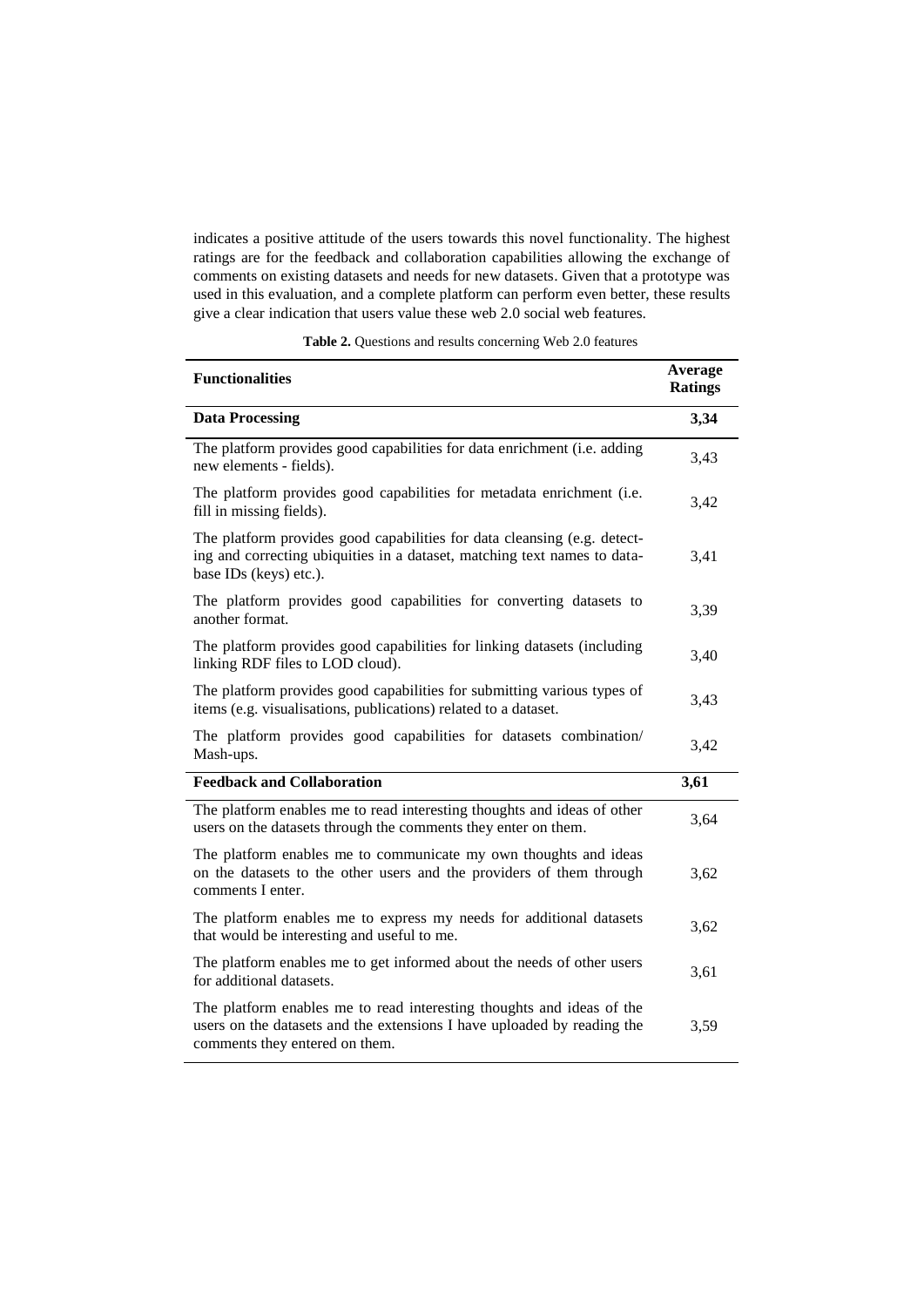| The platform enables me to get informed on the level of quality of the<br>datasets and the extensions I have uploaded that is perceived by the<br>users of them by reading their ratings. | 3,59 |
|-------------------------------------------------------------------------------------------------------------------------------------------------------------------------------------------|------|
| The platform enables me to get informed about the needs of the users of<br>the datasets and the extensions I have uploaded for additional ones.                                           | 3,58 |
| <b>Data Quality Rating</b>                                                                                                                                                                | 3,53 |
| The platform enables me to get informed on the level of quality of the<br>datasets perceived by other users through their ratings                                                         | 3,53 |
| The platform enables me to communicate to the other users and the<br>providers the level of quality of the datasets that I perceive                                                       | 3,52 |
| <b>Grouping and Interaction</b>                                                                                                                                                           | 3,47 |
| The platform enables searching for and finding other users having simi-                                                                                                                   |      |
| lar interests with me in order to have information and knowledge ex-<br>change and cooperation                                                                                            | 3,48 |
| The platform enables forming groups with other users having similar<br>interests with me in order to have information and knowledge exchange<br>and cooperation                           | 3,47 |
| The platform enables maintaining datasets/working on datasets within<br>one group                                                                                                         | 3,47 |
| The platform enables communicating with other users through messages<br>in order to exchange information and knowledge                                                                    | 3,46 |

From the qualitative discussions that were organized in each of the evaluation sessions it became clear that the novel Web 2.0 features of the OGD platform were evaluated positively by the participants. For instance, one of the participants of the third evaluation session said that the prototype was quite valuable because it "stimulates exchange of information and improvement of datasets". In the same evaluation session it was also pointed out that it is "easy to add comments" and that "the rating system for datasets is useful". A participant in the next evaluation session said that "the quality rating system is nice" and another participant stated: "I like the idea that you can make a request for a dataset. If you cannot find it yourself, the community will help you". In the fifth and sixth evaluation sessions the participants were also very positive about the data request feature. It was mentioned that "nice that you can see whether a request has been satisfied" and "I like the idea that the community will help you find a dataset making only a request for it". Despite that there were several difficulties with the use of this prototype (e.g. difficulties with visualizations of dataset and the response times), the participants stated that overall it was easy to use.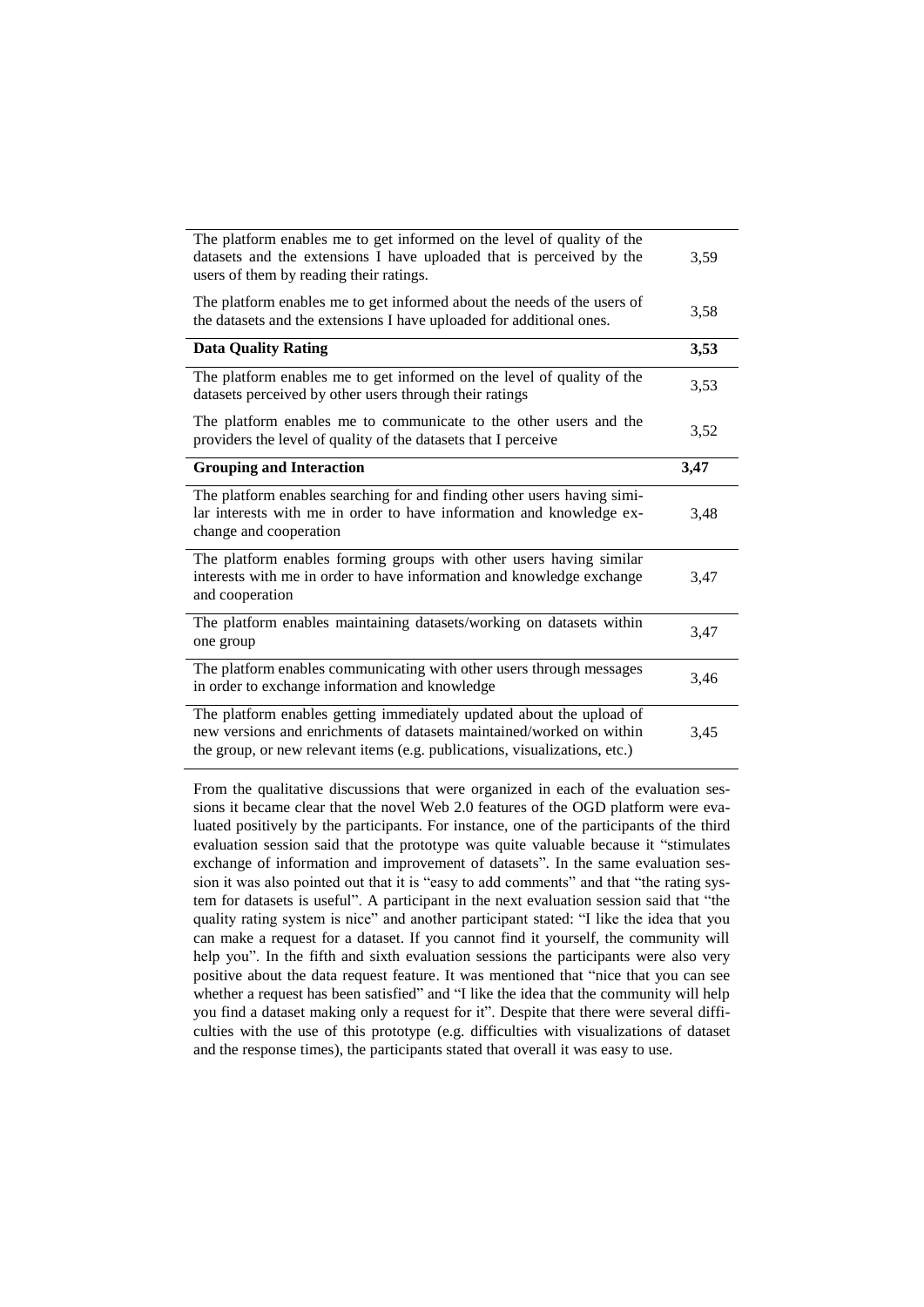The participants of the discussions also stated that there were various areas for improvement of the prototype. One important area concerns the limited amount of users at that time, so more users are necessary to create a network effects. It was commented "the platform is only useful when you have many users", and "very little feedback provided up until now". One participant described that there is some uncertainty about whether the extended or added datasets by users (and not by government agencies) are correct and reliable. Another participant stated that a useful additional feature for addressing this issue could be to enable users to rate other users, and users to obtain credits when they conduct "positive" activities, such as uploading interesting datasets. This can lead to the development of a users' reputation mechanism.

Furthermore, the participants stated that the prototype could be improved by: a) improving search capabilities of the list of people registered on the OGD platform, b) enhancing group creation capabilities, c) enabling sending private message to another user, d) having a better Wiki-like layout, e) making the rating system more clearly visible and f) by showing the number of replies on a data request on top of the page. All the above comments and suggestions of the users were taken into account for the development of a new version of the platform.

### **6 Conclusions**

Government agencies are increasingly interested in opening their data, in order to be used for scientific, political or commercial purposes (i.e. development of new value added services/applications). This has led to big investments for the development and operation of a first generation of OGD platforms. These platforms offer mainly capabilities for searching and downloading datasets, but limited capabilities for stimulating and facilitating the generation of value from them. Using a design science approach a second generation of Web 2.0 OGD platforms has been developed, offering to the users both the "classical" first generation capabilities, and also a comprehensive set of additional Web 2.0 social media oriented capabilities. A first evaluation of this new concept shows that users appreciate these novel social Web 2.0 oriented features, and find them useful and valuable. So we have some first evidence that the proposed integration of these two major technological trends observed in government in the recent years, social media and data opening, can be succesful and beneficial.

Our research has interesting implications for research and practice. It opens up a new stream of research towards the enhancement of the classical OGD platform with novell features supporting data "pro-sumption" and also interaction and collaboration with other users and government agencies, which can benefit from the extensive research that has been conducted in the computer supported collaborative work and communities" of practice domains. Furthermore, OGD practice should move from the simple provision of data to the support and facilitation of their exploitation and value generation from them, using both technological and organizational instruments. Further research is required in this direction, including the development of more advanced versions of this OGD platform, and its further evaluation by different groups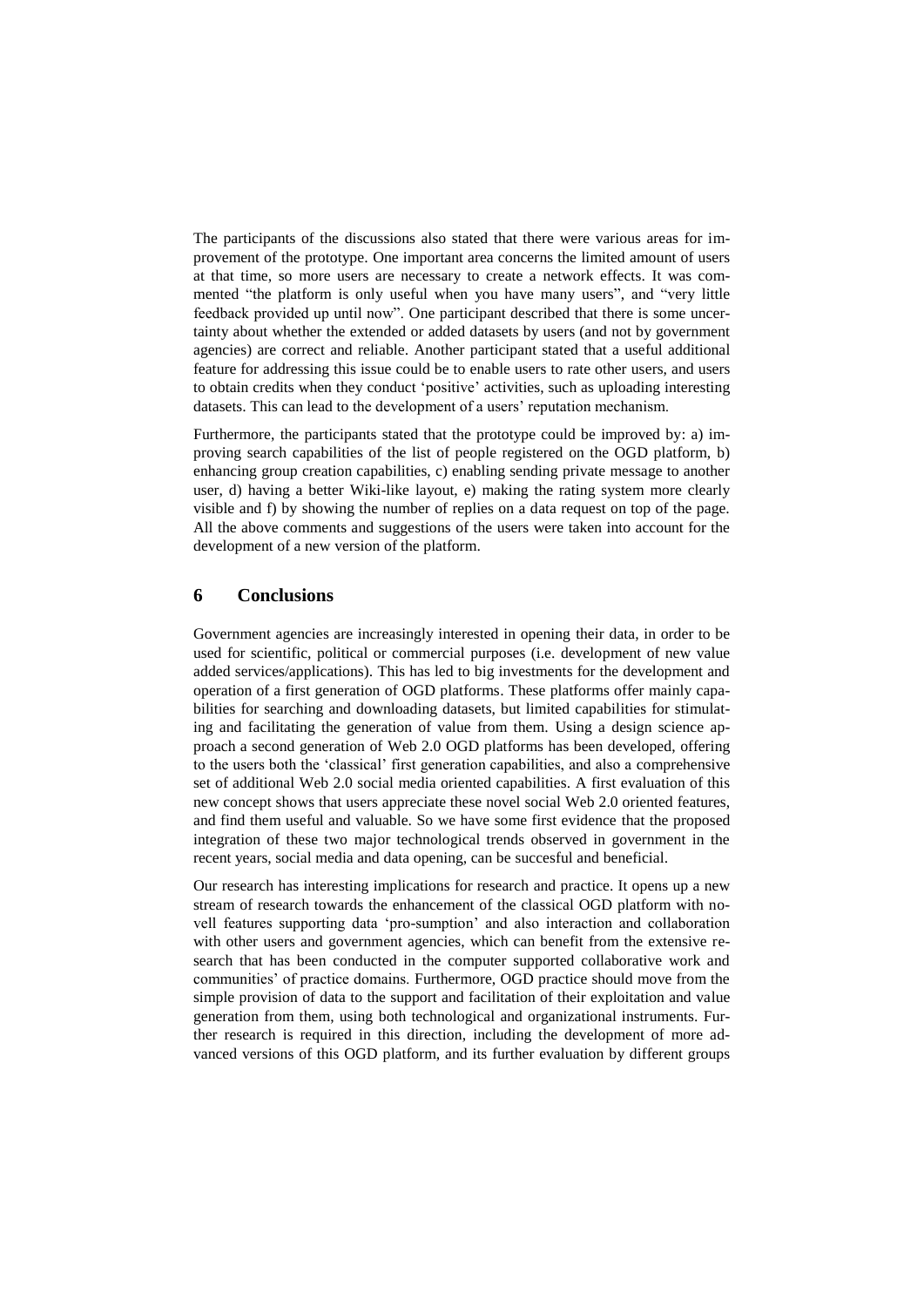of "more professional" users (than the students who have participated in these first evaluations), such as researchers, journalists, politicians, value added services and application developers.

**Acknowledgements.** The research presented in this paper has been conducted as part of the ENGAGE FP7 Infrastructure Project (its full title is "An Infrastructure for Open, Linked Governmental Data Provision Towards Research Communities and Citizens" – see http://www.engage-project.eu/wp/)

#### **References**

- 1. Bertot, J. C., Jaeger, P. T., Grimes J. M.: Promoting transparency and accountability through ICTs, social media, and collaborative e-government. Transforming Government: People, Process and Policy  $6(1)$ ,  $78 - 91(2012)$
- 2. Bonsón, E., Torres, L., Royo, S., Flores, F.: Local e-government 2.0: Social media and corporate transparency in municipalities. Government Information Quarterly 29, 123–132 (2012)
- 3. Chun, S. A. and Luna Reyes, L. F.: Editorial Social media in government. Government Information Quarterly 29, 441–445 (2012)
- 4. Margo, M. J.: A Review of Social Media Use in E-Government. Administrative Sciences, Administrative Sciences 2(2), 148-161 (2012)
- 5. Criado, J. I., Sandoval-Almazan, R., Gil-Garcia, J. R.: Government innovation through social media. Government Information Quarterly 30, 319-326 (2013)
- 6. McDermott, P.: Building open government. Government Information Quarterly 27(4), 401–413 (2010)
- 7. Janssen, K.: The influence of the PSI directive on open government data: An overview of recent developments. Government Information Quarterly 28, 446-456 (2011)
- 8. Kundra, V.: Digital Fuel of the 21st Century: Innovation through Open Data and the Network Effect. Joan Shorenstein Center on the Press, Politics and Public Policy, Harvard, MA (2012)
- 9. Commission of the European Communities: Communication fromthe Commissionto the European Parliament, the Council and the European Economic and Social Committee on scientific information in the digital age: access, dissemination and preservation. COM (2007) 56 Final, Brussels (2007)
- 10. Commission of the European Communities: Communication from the Commission to the European Parliament, the Council, the European Economic and Social Committee and the Committee of the Regions – ICT Infrastructures for e-Science. COM (2009) 108 Final, Brussels (2009)
- 11. Luna-Reyes, L. F., Bertot, J. C., Mellouli, S.: Editorial Open Government, Open Data and Digital Government. Government Information Quarterly 31, 4-5 (2014)
- 12. Zuiderwijk, A., Janssen, M.: Open data policies, their implementation and impact: A framework for comparison. Government Information Quarterly, 31, 17-29 (2014)